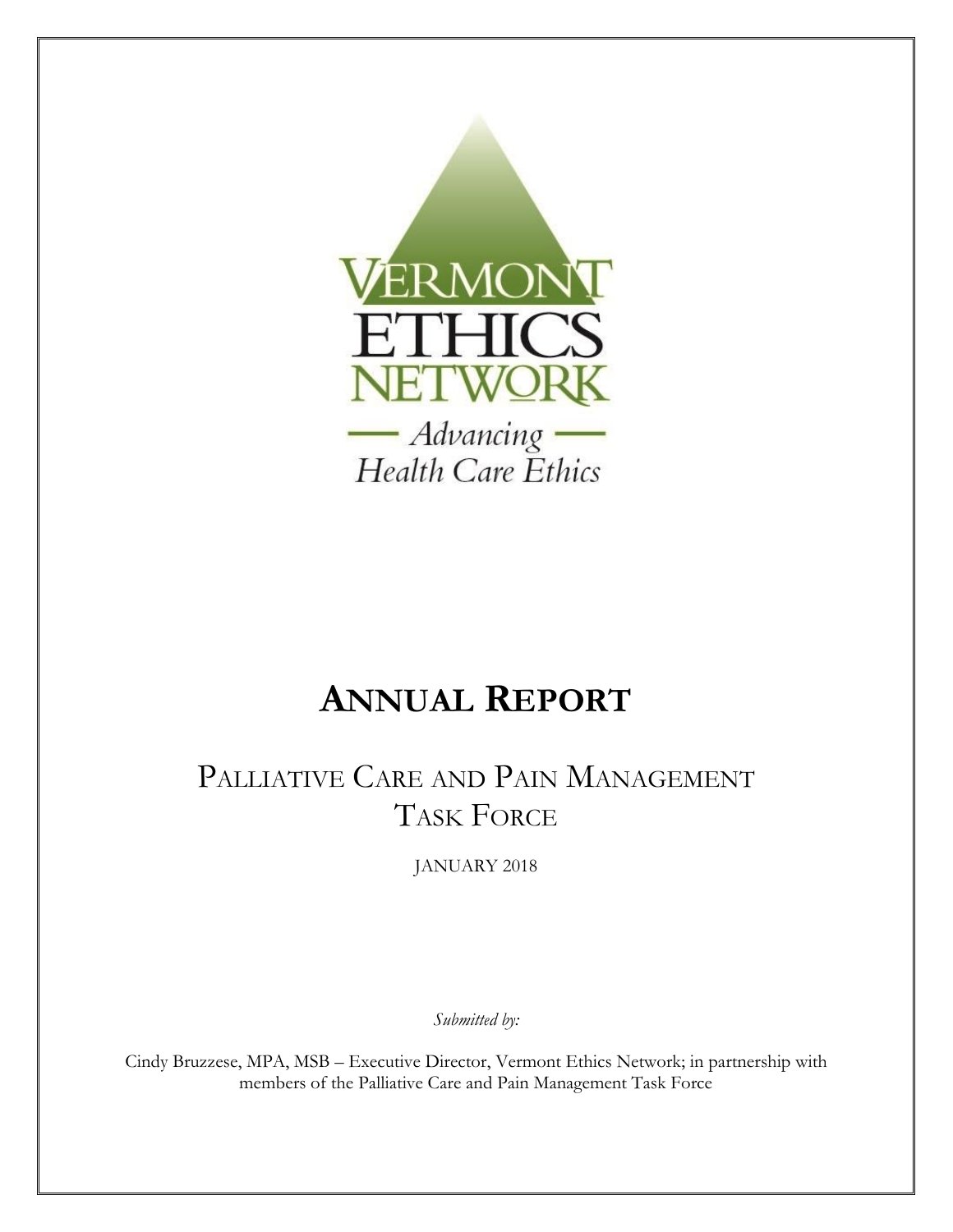#### **I. PURPOSE**

This report is submitted per Act 25 (2009) to the House Committee on Human Services and the Senate Health & Welfare Committee regarding recommendations, progress and activities related to the work of the Palliative Care and Pain Management Task Force.

# **II. RECOMMENDATIONS**

**Advance Care Planning:** Two issues requiring legislative resolution have come to light relative to patient self-determination and support for the completion of advance directives and DNR/COLST orders. As such, the Task Force recommends the following changes to Vermont's advance directive statute:

a. **Expand the group of individuals authorized to serve as an explainer on an advance directive.** (18 V.S.A. § 9703)

Per current law, people who are being admitted to or already reside in a hospital, nursing home or residential care facility need to have an "explainer" sign the advance directive affirming that they have explained the nature and effect of the document to the principal. The group of individuals authorized to serve as the explainer are, in practice, so limited that it presents a barrier to completion of documents in these settings. Additionally, the current statute is also unclear as to whether the explainer on an advance directive can also serve as one of the two required witnesses. Resolution of both of these issues is necessary to appropriately support patients/residents in these facilities with their advance care planning needs.

b. **Revise the language to allow for out-of-state licensed clinicians to complete DNR/COLST orders for Vermont patients.** (18 V.S.A § 9708) The advance directive statute uses a definition for clinician that limits clinicians who can complete DNR/COLST orders to Vermont-licensed clinicians only. This is problematic for Vermont patients who receive their care at Dartmouth (or another out-of-state facility) from a clinician who is only licensed in that state and not dually licensed in Vermont. Strictly speaking, per Vermont's statute, these out-of-state clinicians are not permitted to sign DNR/COLST orders for their Vermont patients. This is problematic from a quality care and patient self-determination standpoint.

To resolve both of these issues the Task Force, with support and approval of the Chair of the Senate Health & Welfare Committee and the Chair of the House Human Services Committee, has worked with legislative council to draft language to resolve these problems. The Task Force is recommending support and passage of S.211 in the current legislative session.

**Access to Opioids for Patients with Serious Illness and at End-of-Life:** The use of opioids remains a necessary and important tool in the management of some symptoms for patients with serious illness and/or at end-of-life. As Vermont continues its work to address the complex issues surrounding opiate use and abuse, it remains of critical importance that revisions to current policy and any future proposed policies protect access to appropriate pain medication for this population of patients.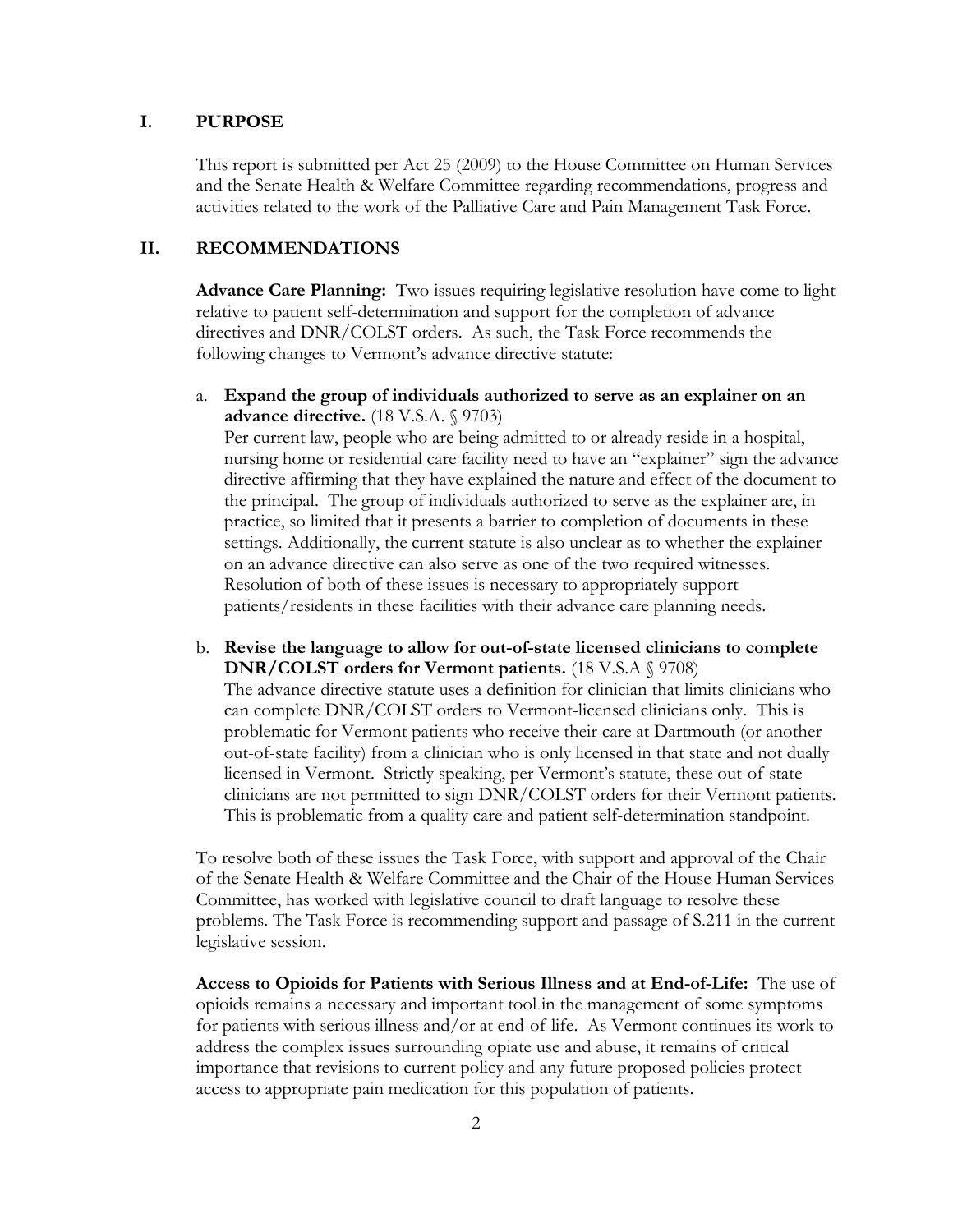#### III. **BACKGROUND INFORMATION**

In 2014 the Institute of Medicine's report, *Dying in America: Improving Quality and Honoring Individuals Preferences at the End of Life*, called for systemic improvements in advance care planning and clinician-led conversations about goals, values and care preferences for patients with serious and life-threatening illness.<sup>i</sup> Such conversations are the hallmark of high quality, patient-centered palliative care. Numerous studies confirm that appropriately timed advance care planning conversations are associated with improved quality outcomes for patients and their families, including: better quality of life, reduced use of non-beneficial medical care near death, enhanced goal-concordant care, and reduced costs. Presently, the preferred and endorsed practices for palliative and hospice care by the National Quality Forum (NQF) and the National Consensus Project for Quality Palliative Care state that communication, shared decision making, and advance care planning are central to the quality of care for people with serious illness.<sup>ii</sup> In light of these recommended and preferred practices, educational efforts across that state have been and will continue to be directed at these core elements of communication and advance care planning.

# **IV. STATEWIDE & REGIONAL EFFORTS**

**Statewide Palliative Care Conference:** In May of 2017, the Vermont Ethics Network, in partnership with the Palliative Care and Pain Management Task Force hosted the  $8<sup>th</sup>$ annual statewide palliative care conference, *Perspectives at End-of-Life: Suffering, Consciousness & the Power of the Patient's Narrative.* Approximately 140 interdisciplinary professionals from both Vermont and New Hampshire attended this event. The theme arose from concerns expressed by some in the Buddhist community about a possible over-reliance on morphine for pain management and the resultant impact this may have on a patient's desire and ability to remain conscious throughout the dying process. Thus, the goal of the event was to explore the importance of understanding the patient's narrative, and the integration different faith beliefs and traditions into the care management needs of seriously ill and dying patients.

Plenary speakers consisted of Pulitzer Prize winner, Michael Vitez, Director of the Narrative Medicine Program at Temple University College of Medicine; palliative care physician, clinical ethicist and theologian, Farr Curlin, MD, from Duke University; and ZEN Buddhist, Koshin Paley-Ellison, co-founder of the New York Center for Contemplative Care – the first Zen-based organization to offer fully accredited clinical chaplaincy training in America. In addition to these presenters, there was an interfaith panel discussion and small group breakout sessions for attendees to take a deeper dive into specific content areas.

The Task Force is currently working on plans for the 2018 spring statewide conference. The theme in 2018 will center on communication and mastering tough conversations with seriously ill patients. Particular areas of focus will include: communication in the Emergency Department, challenges of prognostic uncertainty for the multi-morbidity patient, and improving DNR/COLST conversations across care settings.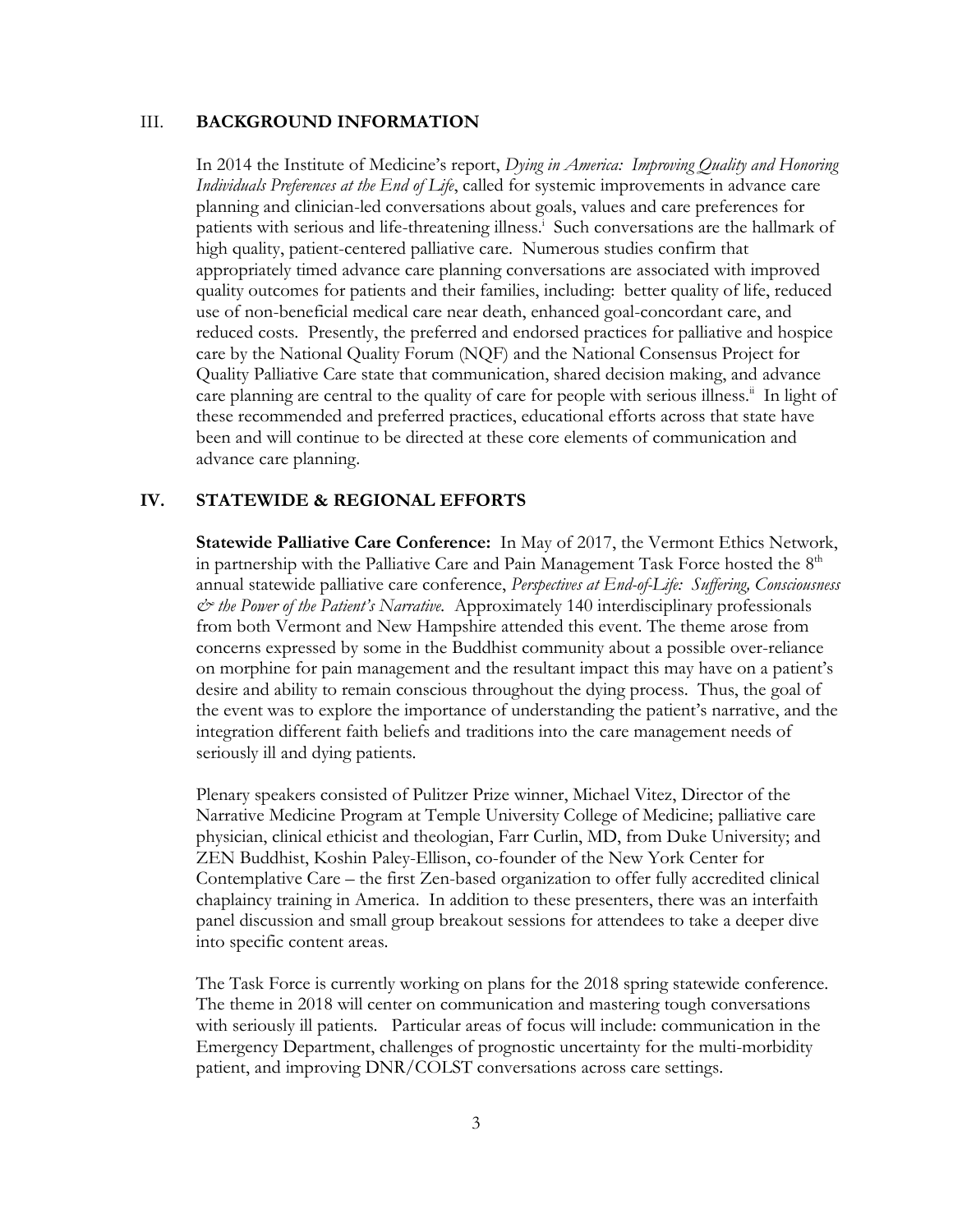**Vermont Ethics Network (VEN):** For over 30 years, the primary work of the Ethics Network has been to promote best practice in medical decision-making and appropriate use of advance care planning tools (i.e. advance directives, DNR/COLST orders, the Vermont Advance Directive Registry, etc.) statewide. Ethical obligations to provide care that is reflective of an individual's goals and values necessitates shared decision-making and conversations about preferences and priorities in the context of personal health. Studies routinely confirm that advance care planning is a preventive ethics strategy best implemented in stages, where discussions are appropriately aligned with patient needs and readiness to engage.

In 2016, VEN launched *Taking Steps Vermont*, an education and resource initiative promoting a step-wise approach to advance care planning.



Elements of this program are being implemented in regions across the state to improve knowledge of advance care planning and provide access to trained advance care planning facilitators. Highlights from these initiatives are outlined below:

 *Taking Steps Brattleboro*: The Taking Steps Brattleboro project is a program of Brattleboro Area Hospice. This project utilizes trained volunteer facilitators to support completion of advance directives in Windham County. In 2017, the project produced 49 advance care planning outreach events. In addition to extensive individual consultations, outreach events occurred at churches, community groups, workplace settings and in private homes for small groups. Data was collected to measure program utilization, advance directive completion rates and numbers of individuals who registered documents with the Vermont Advance Directive Registry.

Use of the program has increased since its inception and further increases are anticipated in 2018. The graphs below summarize their work to date.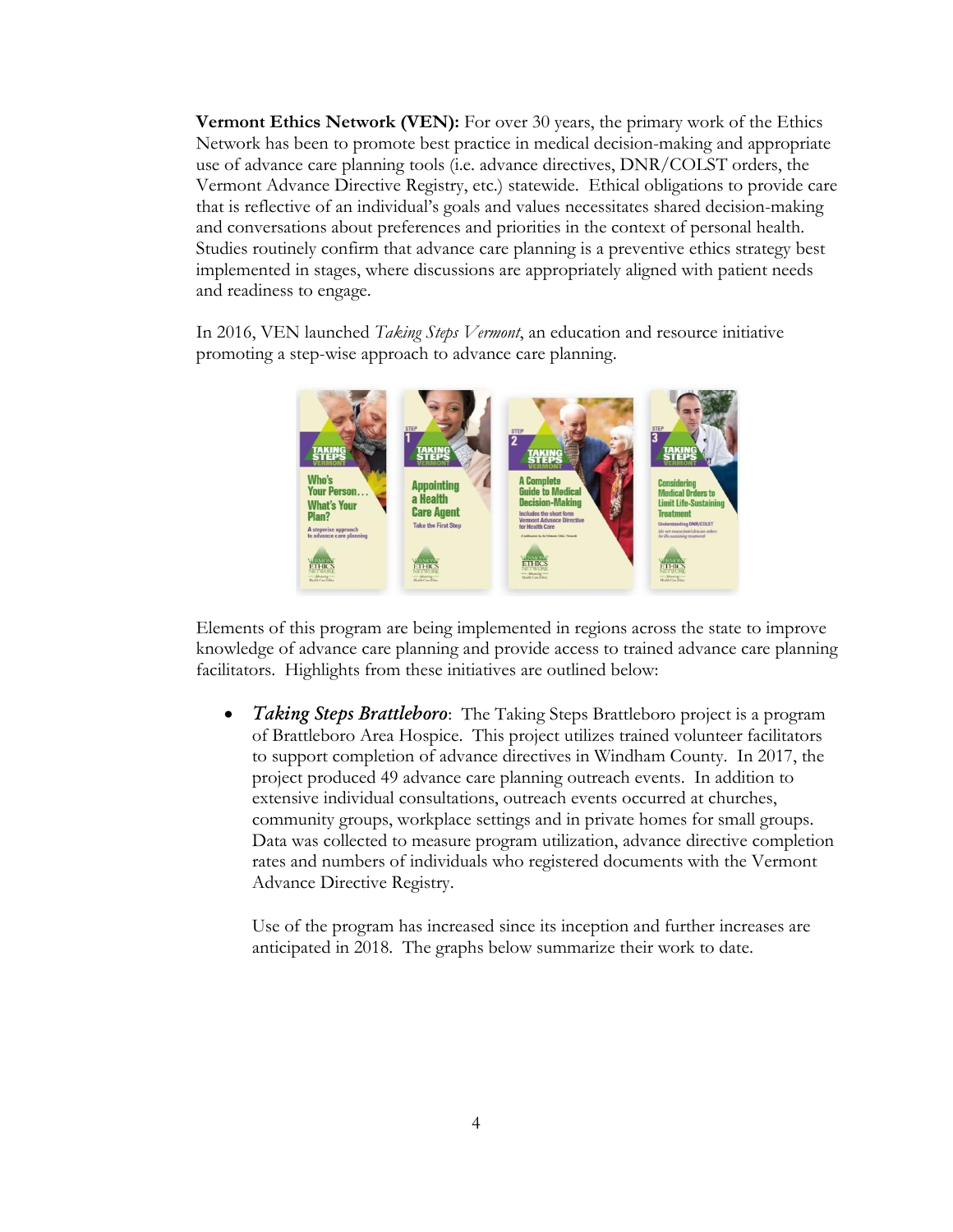





In 2017 the Brattleboro project facilitated four (4) *Being Mortal* screenings followed by facilitate panel discussions featuring local experts. *Being Mortal* is a 60 minute PBS Frontline documentary that investigates the practice of caring for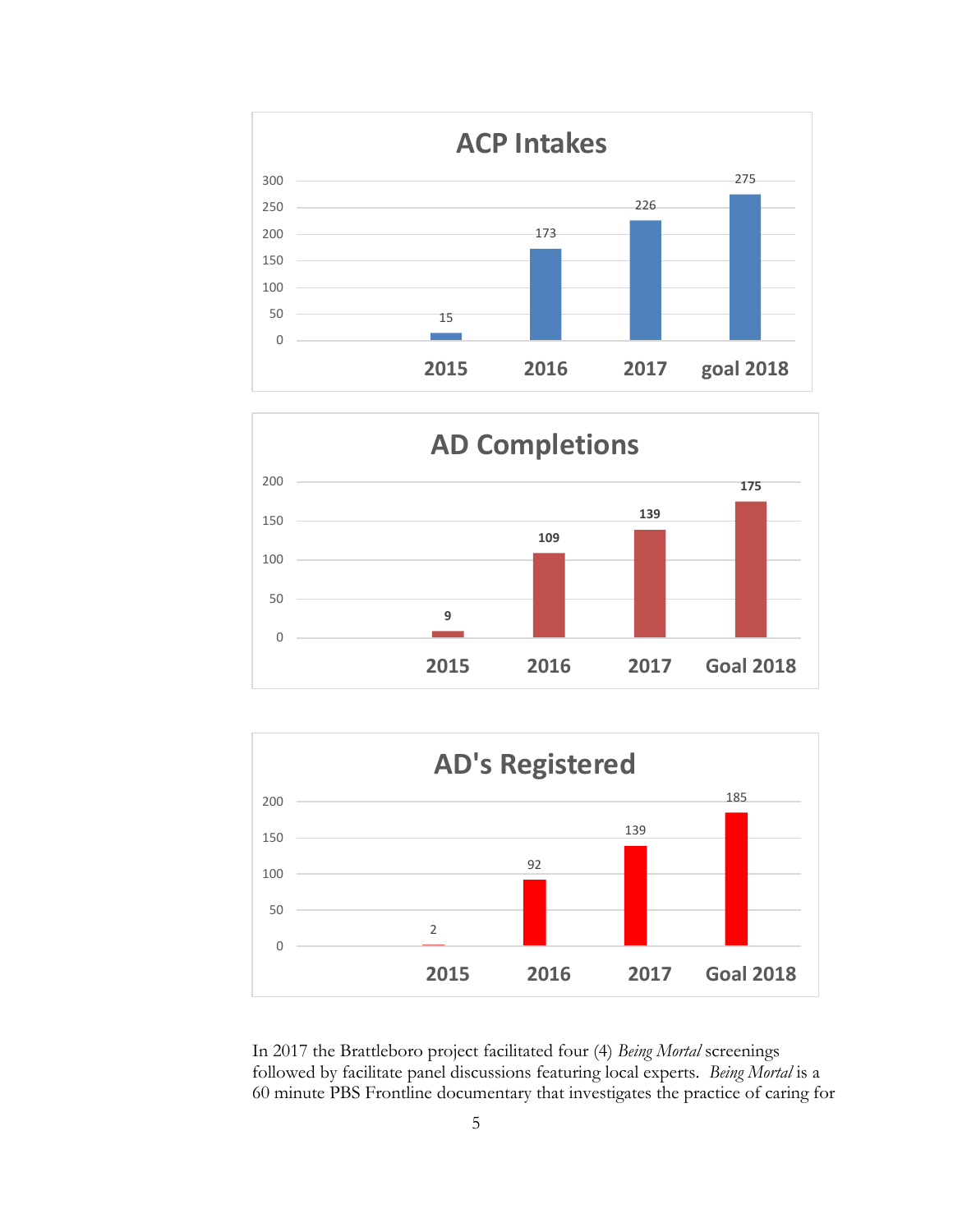the dying and explores the relationship between patients and providers. It follows Dr. Atul Gawande as he speaks with doctors about talking to patients as they near the end of their lives. The format of film screenings following by a discussion panel of community experts has been effective at engaging new audiences. More screenings are planned for the coming year.

The Brattleboro Community-wide Advance Care Planning Coalition and the End-of-Life Medical Group are both in their  $3<sup>rd</sup>$  year of operation and are reviewing success and challenges and planning for next steps. Legal clarification surrounding who can serve as an explainer on an advance directive in skilled nursing facilities and expansion of those individuals to facilitate advance directive completion opportunities will be helpful.

- *Who's Your Person... What's Your Plan?* is a collective impact initiative of nine (9) organizations (Age Well, BAYADA, Cathedral Square, Howard Center, OneCare Vermont, Support and Services at Home (SASH), The University of Vermont Medical Center, Vermont Ethics Network, and the VNA of Chittenden & Grand Isle Counties) working in Chittenden and Grand Isle Counties to:
	- **Partner with local businesses and organizations** to provide information and educational opportunities for staff and employees to plan for future medical decisions.
	- **Encourage everyone** who is 18 years of age or older to take the first step in the advance care planning process and appoint a health care agent.
	- **Engage the community** in discussing and planning for future health care needs.
	- **Normalize conversations** about health care values, preferences, priorities and issues at end-of-life.

Since the initiative began in July 2016, the group has conducted a **26 community presentations** on advance care planning (including facilitated screenings of the PBS Frontline documentary *Being Mortal*) at area businesses, nonprofit organizations, local libraries, district offices of state agencies, local rotary clubs, assisted living facilities, and office practices. Through those presentations, a total of **600 people** have been reached with advance care planning education. The initiative has **17 trained facilitators**, including 6 UVM medical students who have enthusiastically joined in the work.

Data collection from the project to date demonstrates an upward trend in advance directive completion:

 **Vermont Advance Directive Registry** (as of December 2017)

 **11% increase** in Vermont Advance Directive Registry submissions from Chittenden and Grand Isle Counties over the same period one year prior to the launch of the initiative.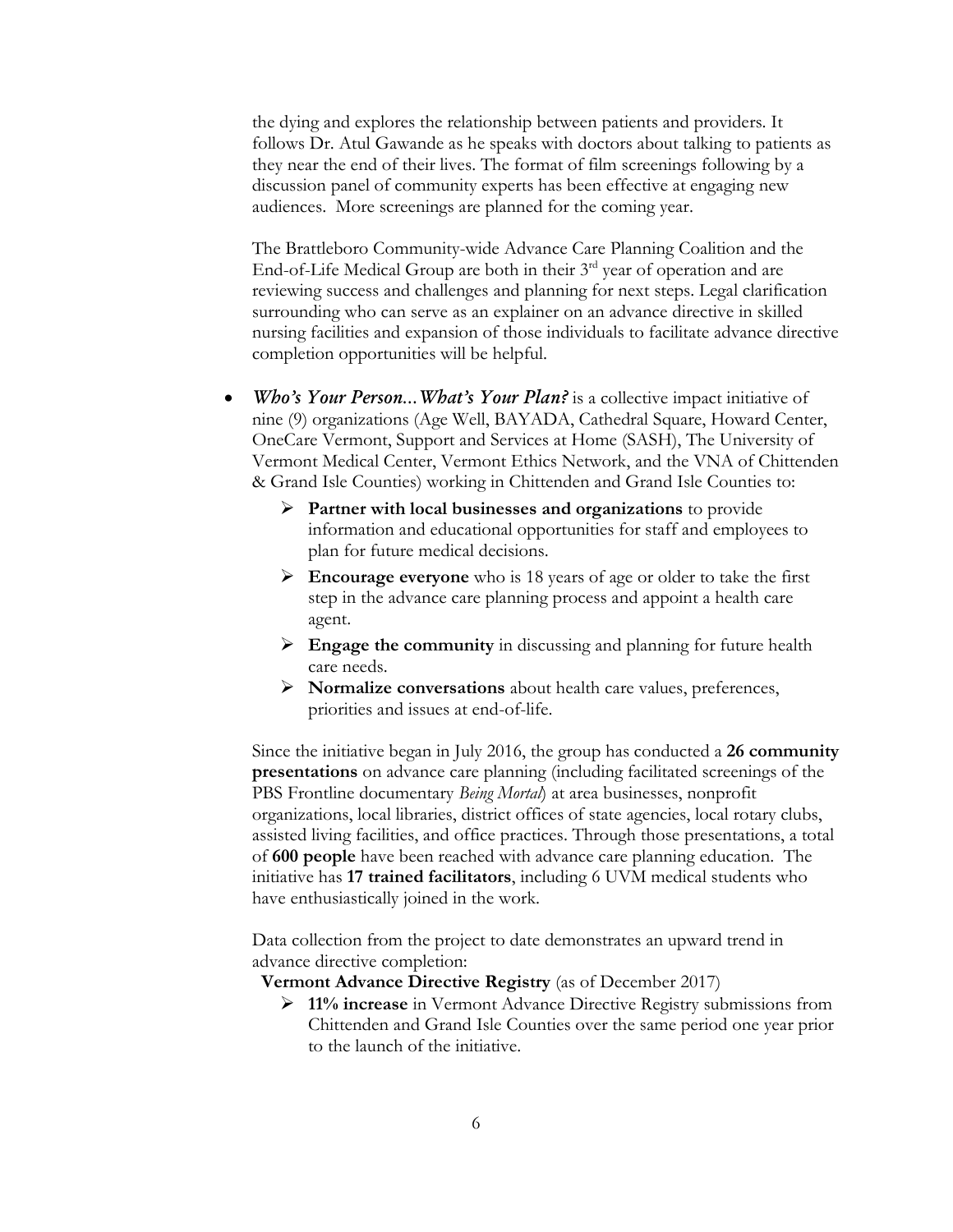**65% increase** in Vermont Advance Directive Registry submissions from Chittenden and Grand Isle Counties over the same period two years prior to the launch of the initiative.

 **The University of Vermont Medical Center** (as of December 2017)

- **18% increase** in General Internal Medicine patients with advance directives over the past two years.
- **19% increase** in Family Medicine patients with advance directives over the past two years.

 **Presentation Evaluations** (as of December 2017)

- **30%** of attendees had no knowledge of advance care planning prior to attending a presentation.
- **85%** were motivated to appoint a health care agent and/or complete a detailed advance directive after attending a presentation.

**Post-Presentation Email Follow Up Survey** (based on an 11% response rate as of December 2017)

- **74%** of attendees have since had conversations with family and friends about their health goals and priorities.
- **53%** of attendees have since appointed a health care agent.

**Central Vermont Medical Center (CVMC)/Berlin HSA - Increasing the Use of Hospice Care:** As part of the goals of the Berlin HSA's Unified Care Collaborative Community Alliance for Health Excellence, an effort is underway to increase the use of hospice care in this region. This initiative is focusing on three primary areas:

- **Education** 
	- $\triangleright$  To CVMC providers through continuing medical education and targeted educational sessions.
	- > To CVMC emergency department nurses and registration staff through targeted educational sessions.
- **Community Workshops**--screening the *Being Mortal* documentary with a facilitated discussion session following. Sessions were held in Montpelier, Stowe, and St. Johnsbury, attracting over 150 attendees.
- **Systems Change**--improving the electronic health record infrastructure at CVMC to support improved access to advance directives and DNR/COLST orders.

**OneCare Vermont:** On September 25, 2017, OneCare Vermont hosted an Interdisciplinary Grand Rounds on Palliative Care. The session included presentations from Robert Gramling, MD (UVMMC), Diana Barnard, MD (Porter Medical Center), Tara Graham, MSW and Chelsea Chaflant, RN (VNA of Chittenden & Grand Isle Counties), and a family who shared their story during the session. The objectives of the session focused on how to recognize when a referral to palliative care is appropriate, education on how to frame discussions with patients around palliative care, review of community resources available to patients and families in both the inpatient and outpatient settings, exploring the roles of the interdisciplinary team members across the care continuum, and learning how to help patients and families navigate from palliative care to hospice care.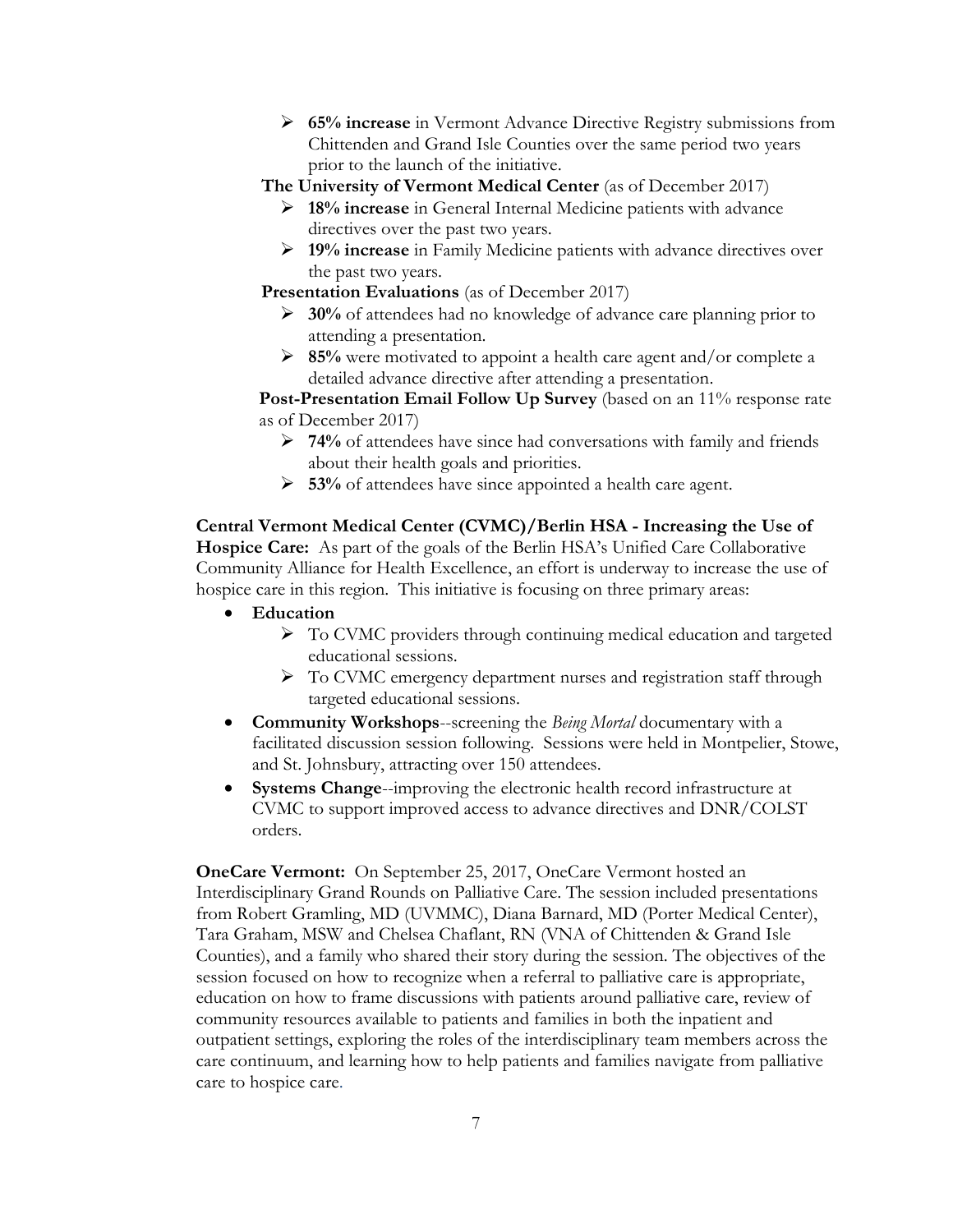**Vermont Advance Directive Registry (VADR):** In November of 2015, the Vermont Ethics Network (VEN) assumed responsibility from the Vermont Department of Health for all consumer and provider inquiries related to the VADR. In July of 2016, VEN assumed responsibility for management of the contract with US Living Will Registry (USLWR), the vendor for the VADR, on behalf of the State of Vermont. The goal of this shift in oversight and management was to create a centralized and seamless mechanism for education and inquiries related to medical decision-making and improved support for the advance care planning needs of Vermonters and Vermont health care facilities.

The graph below represents utilization in the Vermont Advance Directive Registry since it was first established in February of 2007 through September of 2017.



**Bayada:** BAYADA Hospice is currently caring for over 300 patients in Vermont and serves over 1000 families with bereavement care. They have increased their workforce by 50% and have over 100 volunteers. This year the organization created a new position, Director of Clinical Operations, to help support clinical excellence and develop future hospice and palliative care leaders. The BAYADA Support Program, which is part of the Medicare Care Choices Model, is starting its third year. In 2017 they enrolled 23 new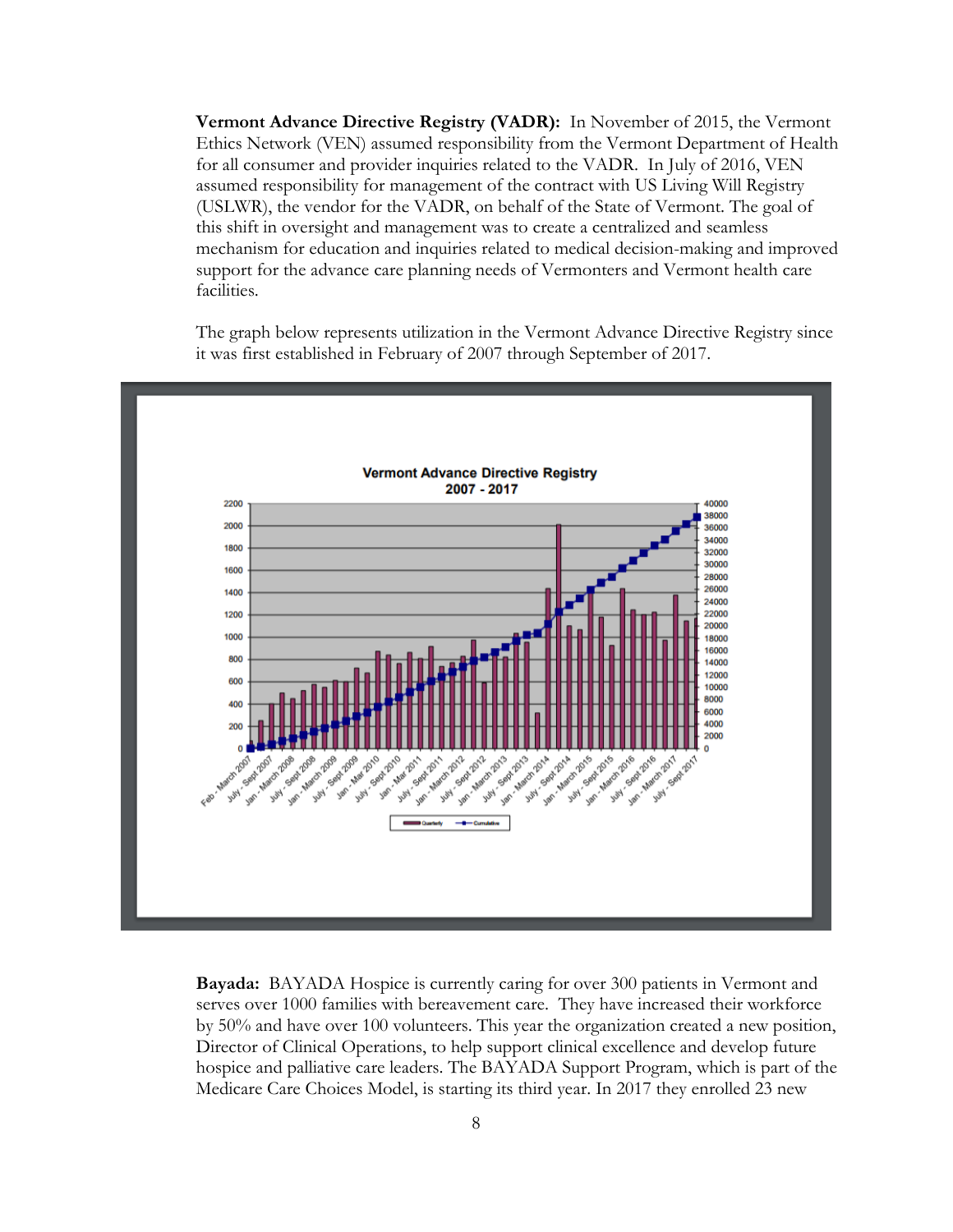patients into this palliative care program. Six have transitioned to hospice and one died on the palliative program. Currently this pilot is serving the Norwich area with plans to expand into the Brattleboro area in 2018.

**University of Vermont Medical Center Palliative Care:** In 2016, Palliative Medicine was established as an academic division within the Department of Family Medicine at UVM. Since then, the program has been growing in clinical services, teaching programs, and research/innovation. The core group includes five physicians, three nurse practitioners, and three nurses with a closely affiliated chaplain and social worker.

During this past year, the UVM team was consulted 1,340 times to care for seriously ill hospitalized adults and children. They are offering TeleConsult follow-up home visits, outpatient consultations at Milton Family Practice and consultations at Porter Medical Center (inpatient and long term care). Substantial expansion of their outpatient and Telehealth services is planned for 2018. Their teaching programs reach more than 250 learners each year and include inpatient observerships for first-year medical and nursing students, elective clinical rotations for medical students and residents, and a required 40 hour Palliative Medicine course for medical students. They are preparing to launch a multi-disciplinary fellowship. In the fall of 2017, the Division established the Vermont Conversation Research Lab to understand and promote high quality communication in serious illness.

Highlights of four additional projects of the UVM Palliative Care Service include:

 **Vermont Conversation Initiative**: High quality communication in serious illness is essential to achieve treatments that comport with patients' values and clinical realities. Such communication, however, is uncommon in modern medical care. This multimodal population health initiative addresses both culture change and system change to increase the quality of serious illness communication in Vermont.

Culture Change: In May and October of 2017, trained 30 UVM Health Network clinicians in the evidence-based communication coaching method developed by *VitalTalk*. From January 2018 until December 2020, will offer *VitalTalk*'s one-day workshop, "Mastering Tough Conversations", for more than 400 clinicians throughout Vermont and the Adirondack region of New York.

Systems Change: UVM has been selected as one of seven premier sites to implement the "Serious Illness Care Program" developed by Ariadne Labs at Harvard School of Public Health (Atul Gwande). The SICP "re-engineers" the clinical environment to promote timely, high quality serious illness conversations in the outpatient setting. Multiple clinical trials have shown SICP improves communication, lowers anxiety/depression, increases valueconcordant treatment and decreases end-of-life healthcare costs. Over the next 3 years, UVM will implement the SICP in 5 local practices.

 **AI Silence Project**: Systematically measuring indicators of communication quality is essential to transform how we value and incentivize clinical care. This project is using state of the art machine learning (*i.e.* artificial intelligence) and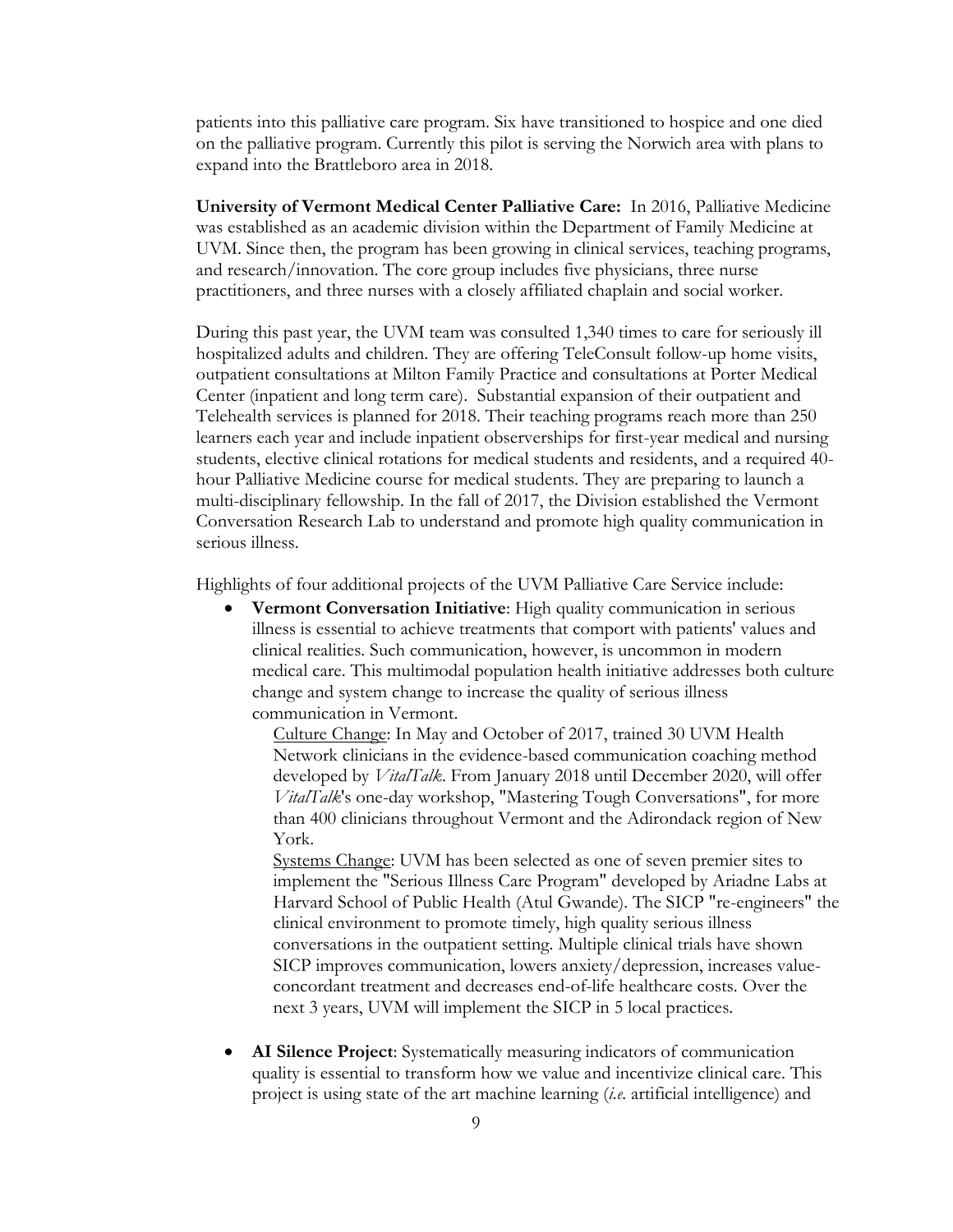existing audio data from a large palliative care research study funded by the American Cancer Society to identify one clinically important indicator of human connection in serious illness conversations--compassionate silence.

- **Storytelling Project**: Loved ones often need to make decisions at end-of-life for patients who cannot communicate for themselves. A brief storytelling intervention (based on NPR's *StoryCorp*s) has demonstrated benefits for lowering these surrogate decision-makers' risk of complicated grief (e.g. major depression, generalized anxiety, PTSD). This project will implement the storytelling intervention among families at high risk of complicated grief who met the palliative care team prior to their loved one's death.
- **TelePresence Project**: TeleHealth (e.g. visits with a clinician by video) can increase the reach of specialty services in rural areas. Fostering a sense of "presence" is crucial for palliative care conversations but underdeveloped in healthcare telehealth technology. This project collaborates with gaming technology experts to develop the capacity for cultivating presence when serious illness conversations happen virtually.

### **V. CONCLUSION**

As we look ahead to a changing health care delivery system, best practice standards in medical decision-making, advance care planning and palliative care must be embedded into the system of care delivery for all patients at all levels of care. Sudden illness or accident does not discriminate on the basis of age or baseline health, and we have learned that waiting to initiate conversations about treatment goals and health care priorities until a health crisis happens is too late in the care planning process. Failure to address these needs has consequences that go beyond the patient—affecting family members, care givers and population health overall. These conversations must begin earlier and be revisited as patients age, new diagnoses occur and/or health declines. Policy initiatives that promote and support advance care planning, and enhance both documentation and sharing of advance care planning conversations across settings are necessary to ensure that the care and treatment patients desire are aligned with the care and treatment patients receive.

**\_\_\_**

#### **This report was prepared in consultation with the following members of the Task Force**

Diana Barnard, University of Vermont Medical Center/Porter Medical Center Jessa Barnard, Vermont Medical Society Kristin Barnum, BAYADA Hospice Claudia Berger, University of Vermont, Chittenden County RCPC David Cranmer, VTAAC Catherine Fulton, VPQHC Tara Graham, VNA of Chittenden & Grand Isle Counties Robert Gramling, MD, University of Vermont Medical Center Peg Maffitt, Vermont Ethics Network Linda McKenna, Foley Cancer Center at Rutland Regional Medical Center Christina Melvin, Community/UVM College of Nursing